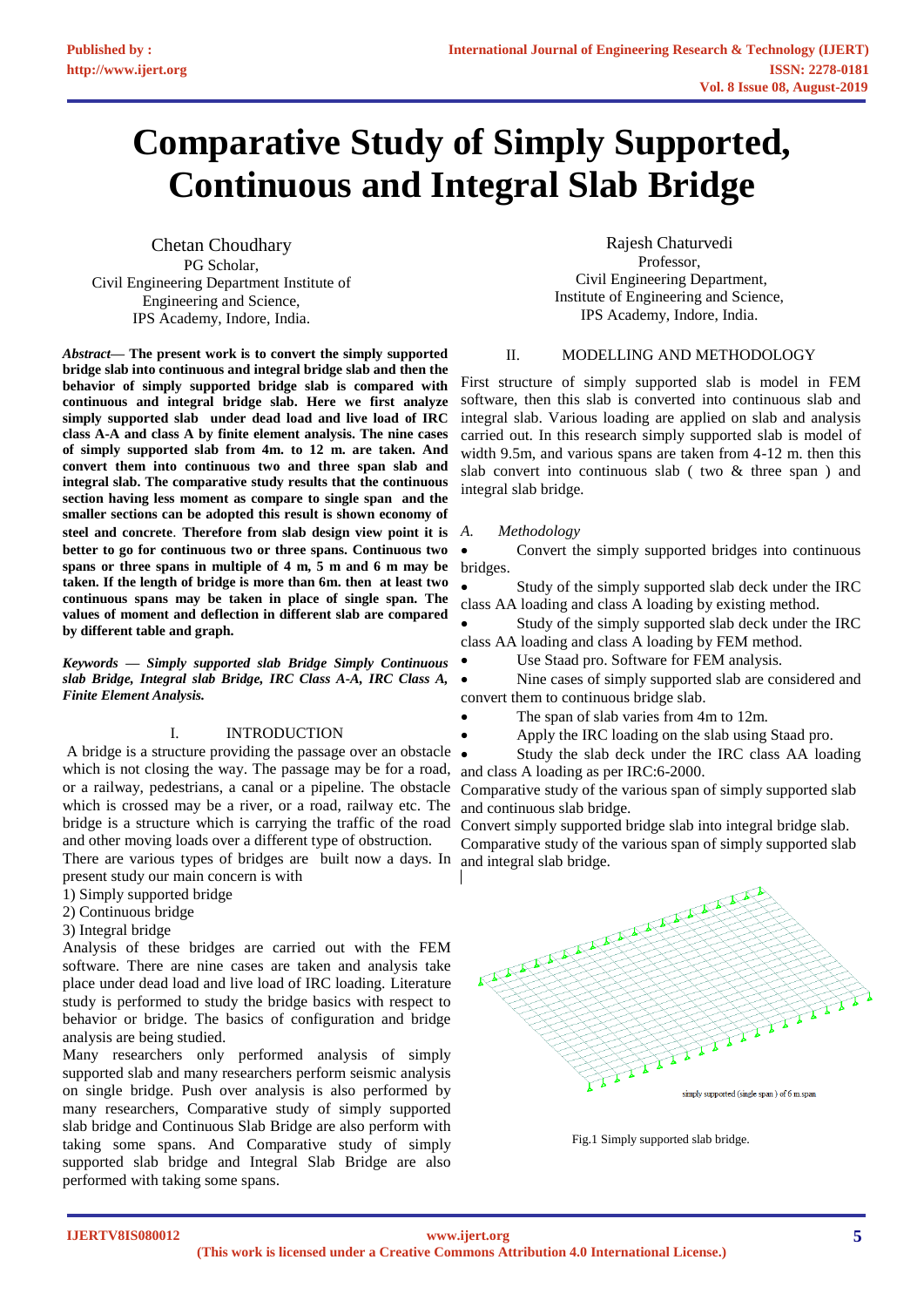

Fig.2 Continuous slab bridge(Two span)



Fig.3 Continuous slab bridge( Three span)



Fig.4 Integral slab bridge.

III.RESULT ANALYSIS OF BRIDGE MODELS

Table 1 Moment (KN-m/m). due to dead  $&$  live load in simply supported slab bridge.

| Span(m.) | Dead load | Live load   | Live load | Max    |
|----------|-----------|-------------|-----------|--------|
|          | moment    | moment      | moment    | design |
|          |           | $classA-A)$ | (classA)  | moment |
| 4        | 23.59     | 90.36       | 51.789    | 113.9  |
| 5        | 40.79     | 125.97      | 67.92     | 166.76 |
| 6        | 70.45     | 153.22      | 72.55     | 223.67 |
|          | 105.95    | 181.54      | 85.2      | 287.49 |
| 8        | 153.11    | 201.13      | 111.71    | 354.24 |
| 9        | 212.3     | 220.63      | 130.5     | 432.93 |
| 10       | 283.37    | 240.7       | 153.4     | 524.07 |
| 11       | 372.63    | 260.6       | 168.73    | 633.23 |
| 12       | 495.1     | 284.971     | 185.54    | 780.07 |



Table 2 Comparison of positive bending moment (KN-m/m) in simply supported and continuous slab bridge due to live load.

| Span<br>(m.) | Single span | Two span | Three span |
|--------------|-------------|----------|------------|
|              | 90.36       | 58.3     | 63.545     |
| 5            | 125.97      | 81.9     | 89.553     |
| 6            | 153.22      | 105.5    | 113.499    |
|              | 181.54      | 124.7    | 132.76     |
|              | 201.13      | 142.2    | 152.207    |
| 9            | 220.63      | 159.6    | 169.686    |
| 10           | 240.7       | 173.4    | 184.828    |
| 11           | 260.6       | 189.3    | 201.14     |
| 12           | 284.971     | 203.8    | 215.038    |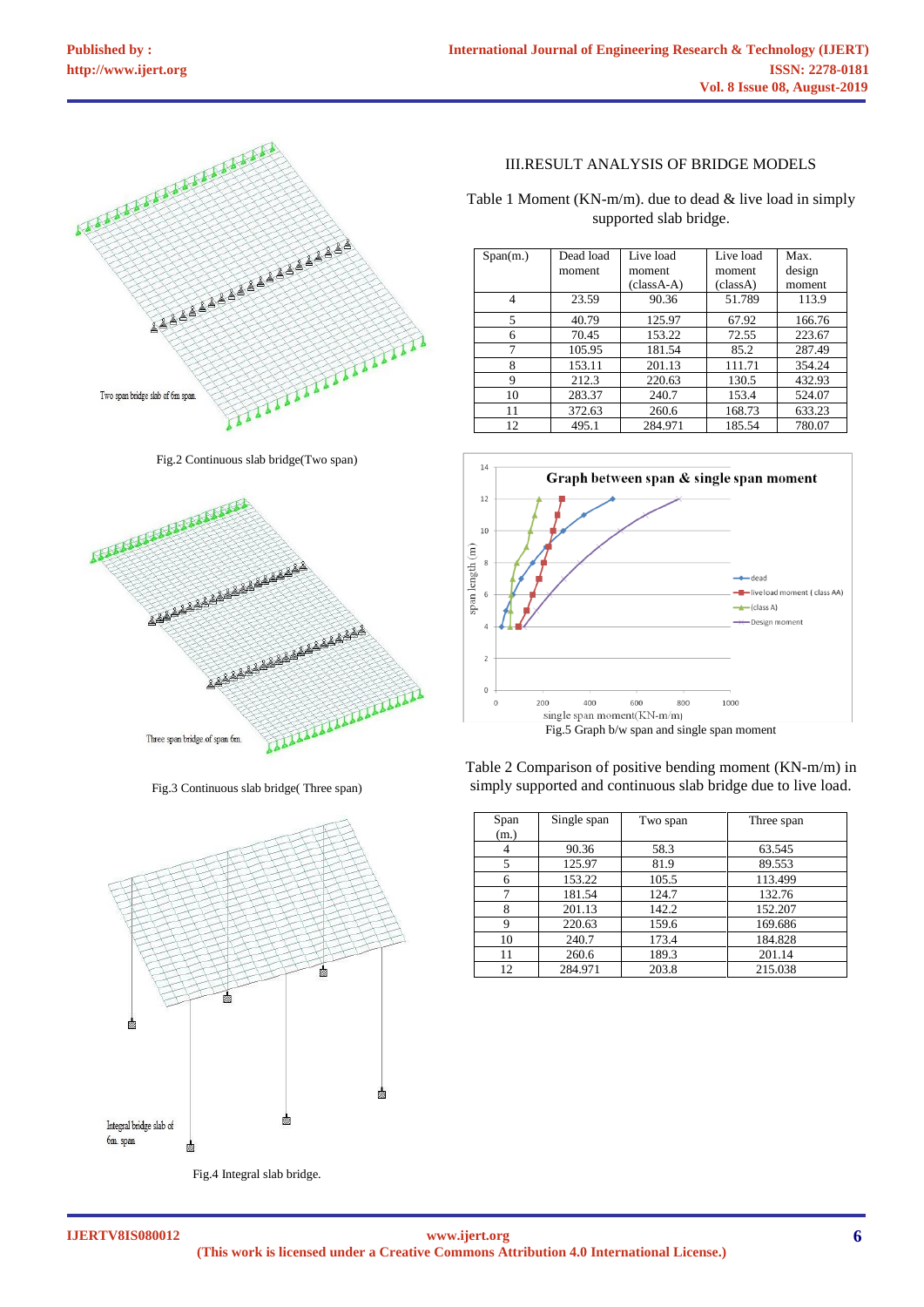



Graph b/w max. positive moment under live load and simply supported and continuous slab under moments value .

Table 3 Comparison of negative bending moment(KN-m/m) in two span and three span slab bridge due to live load.

| Span(m.) | Two span | Three span |
|----------|----------|------------|
|          | 79.485   | 65.071     |
|          | 118.985  | 97.714     |
|          | 152.243  | 126.092    |
|          | 184.628  | 153.56     |
|          | 203.522  | 170.557    |
|          | 228.869  | 192.664    |
| 10       | 242.069  | 204.669    |
|          | 258.994  | 219.69     |
| 12       | 275.089  | 233.831    |



| Table 4 comparison of design moment $(KN-m/m)$ in simply |  |
|----------------------------------------------------------|--|
| supported and continuous slab bridge                     |  |

| Span(m.)      | Single span | Two span | Three span |
|---------------|-------------|----------|------------|
|               | 113.9       | 97.8     | 80.2       |
| 5             | 166.76      | 153.4    | 125.4      |
| 6             | 223.67      | 215.5    | 176.7      |
| $\mathcal{I}$ | 287.49      | 280.75   | 230.5      |
| 8             | 354.24      | 343.2    | 282.4      |
| Q             | 432.93      | 424.7    | 349.4      |
| 10            | 524.07      | 501.5    | 412.5      |
|               | 633.23      | 603.4    | 495.7      |
| 12            | 780.07      | 732.2    | 600.1      |



Fig.8 Graph of design moment b/w simply supported and continuous slab.

Table 5 Comparison of simply supported and integral slab( single span ) bridge dead load moment.

| Span(m.) | Simply supported<br>$slab(KN-m/m)$ | Integral slab(kn-<br>$m/m$ ) |
|----------|------------------------------------|------------------------------|
|          | 23.8                               | 14.1                         |
|          | 41.5                               | 22.75                        |
| 6        | 71.9                               | 43.7                         |
|          | 106.2                              | 67.4                         |
| 8        | 155.6                              | 98                           |
| g        | 213.32                             | 136.5                        |
| 10       | 286.3                              | 183.5                        |
| 11       | 374.6                              | 240                          |
| 12.      | 498                                | 307.8                        |



Fig.9 Graph b/w simply supported and integral slab dead load moment.

Table 6 Comparison of simply supported and integral slab( single span ) bridge live load moment (Class A-A):.

| Span(m.) | Simply supported | Integral slab(kn- |
|----------|------------------|-------------------|
|          | $slab(KN-m/m)$   | $m/m$ )           |
|          | 94.5             | 70.7              |
| 5        | 129.77           | 102.3             |
| 6        | 155.8            | 135.15            |
|          | 182.77           | 164.4             |
| 8        | 203.2            | 185.3             |
| 9        | 224.8            | 211.2             |
| 10       | 243.5            | 231.5             |
| 11       | 262.7            | 251.2             |
| 12       | 282              | 271.4             |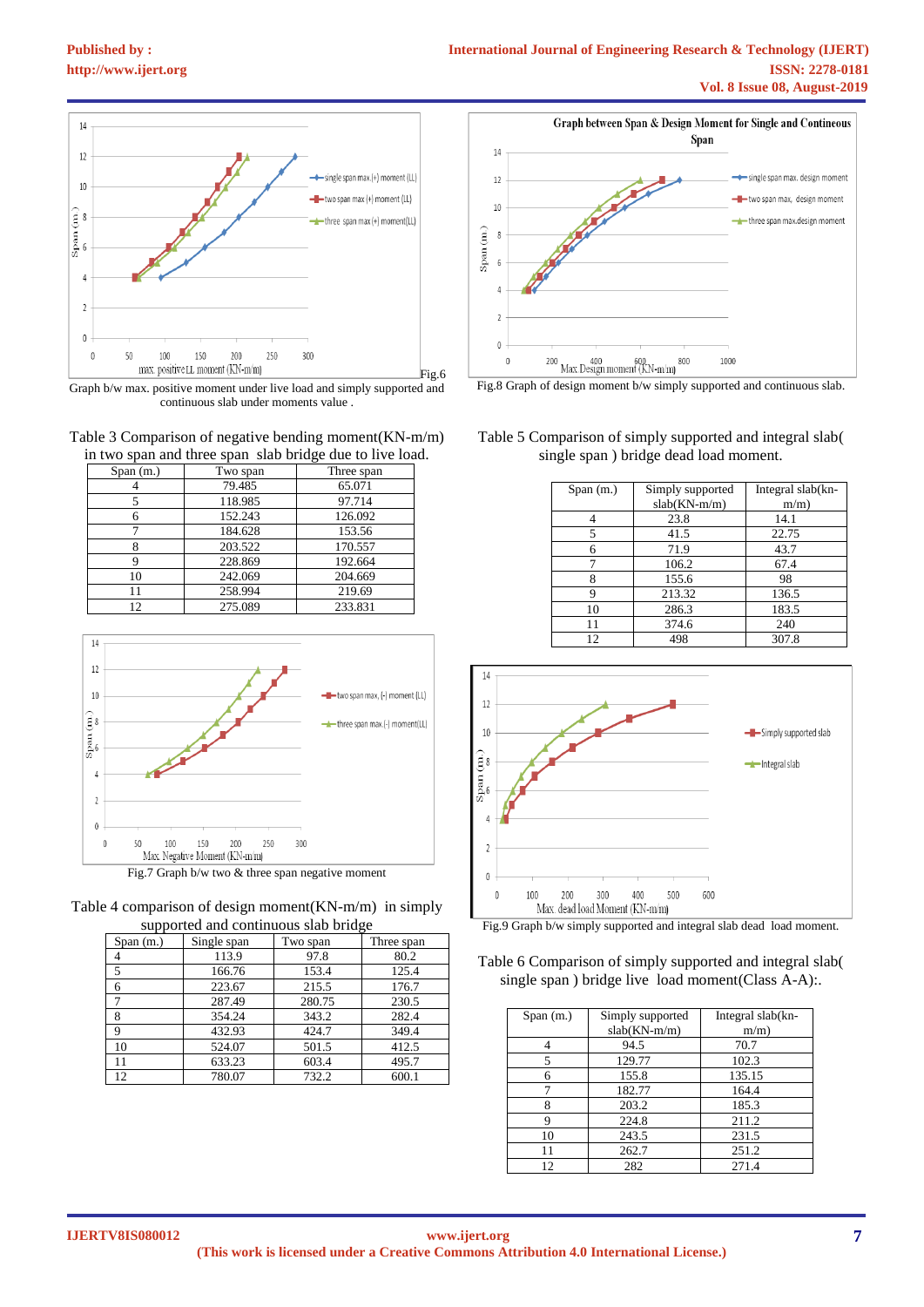

Fig.10 Graph b/w simply supported and integral slab live load moment.

| Table 7 Comparison of simply supported and integral slab |
|----------------------------------------------------------|
| (single span) bridge design moment.                      |

| Span(m.) | Simply supported<br>$slab(KN-m/m)$ | Integral slab(kn-<br>$m/m$ ) |
|----------|------------------------------------|------------------------------|
|          | 118.3                              | 84.8                         |
| 5        | 171.27                             | 125.05                       |
| 6        | 226.9                              | 178.85                       |
|          | 288.97                             | 231.8                        |
|          | 358.8                              | 283.3                        |
| q        | 438.12                             | 347.7                        |
| 10       | 529.8                              | 415                          |
| 11       | 637.3                              | 491.2                        |
| 12       | 780                                | 579.2                        |



Fig.11 Graph b/w simply supported and integral slab design moment.

Table 8 Comparison of displacement(mm) in simply supported slab and continuous (two & three span) slab.

| <b>SPAN</b> | <b>SIMPLY</b>    | <b>CONTINUOUS</b>     | <b>CONTINUOUS</b> |
|-------------|------------------|-----------------------|-------------------|
| (M)         | <b>SUPPORTED</b> | <b>SLAB(TWO SPAN)</b> | <b>SLAB(THREE</b> |
|             | SLAB             |                       | SPAN)             |
| 4           | 1.67             | 0.75                  | 0.9               |
| 5           | 2.65             | 1.225                 | 1.477             |
| 6           | 2.8              | 1.33                  | 1.603             |
|             | 3.52             | 2.23                  | 2.004             |
| 8           | 3.78             | 2.513                 | 2.158             |
| 9           | 4.4              | 3.03                  | 2.48              |
| 10          | 4.82             | 3.421                 | 2.74              |
| 11          | 5.4              | 3.885                 | 2.98              |
| 12          | 5.45             | 4.05                  | 3.029             |

| Table 9 Comparison of displacement (mm) in simply supported |
|-------------------------------------------------------------|
| slab and integral (two $&$ three span) slab.                |

| <b>SPAN</b> | <b>SIMPLY</b>    | <b>CONTINUOUS</b>     | <b>CONTINUOUS</b> |
|-------------|------------------|-----------------------|-------------------|
| (M)         | <b>SUPPORTED</b> | <b>SLAB(TWO SPAN)</b> | <b>SLAB(THREE</b> |
|             | <b>SLAB</b>      |                       | SPAN)             |
| 4           | 4.07             | 2.65                  | 2.78              |
| 5           | 6.31             | 3.38                  | 3.73              |
| 6           | 6.74             | 4.33                  | 4.71              |
| 7           | 8.16             | 5.15                  | 5.65              |
| 8           | 9.42             | 5.85                  | 6.37              |
| 9           | 10.77            | 6.5                   | 7.06              |
| 10          | 12.13            | 7.1                   | 7.89              |
| 11          | 13.51            | 7.84                  | 8.74              |
| 12          | 14.8             | 8.7                   | 9.23              |

# IV CONCLUSION

Analysis are done on different span on simply supported, continuous and integral slab bridge. Varieties of results were obtained in the form of graphs and tabulated form. Further graphs are plotted for comparison purpose.

Following are the conclusions from present study:

At 4m span dead load moment is @75% of live load moment and at 5m, 6m ,7m ,and 8m span these are 68% , 54% ,42% and 23 % respectively. and at 9 m span these are almost equal. At 10m, 11m, and 12m span dead moments are 1.18 times, 1.43 times and 1.77 times of that of live load moments respectively.

Provision of continuous span in place of single span causes considerable reduction in dead load, live load and design moments

Provision of two span in place of one span results in reduction in moments of 70-80%.

Provision of three span in place of one span results in reduction in moments of 80-90%.

Provision of integral slab in place of simply supported slab results in reduction in moments of 25-30%.

Deflection in all the span of simply supported , continuous and integral slab is under the permissible limit.